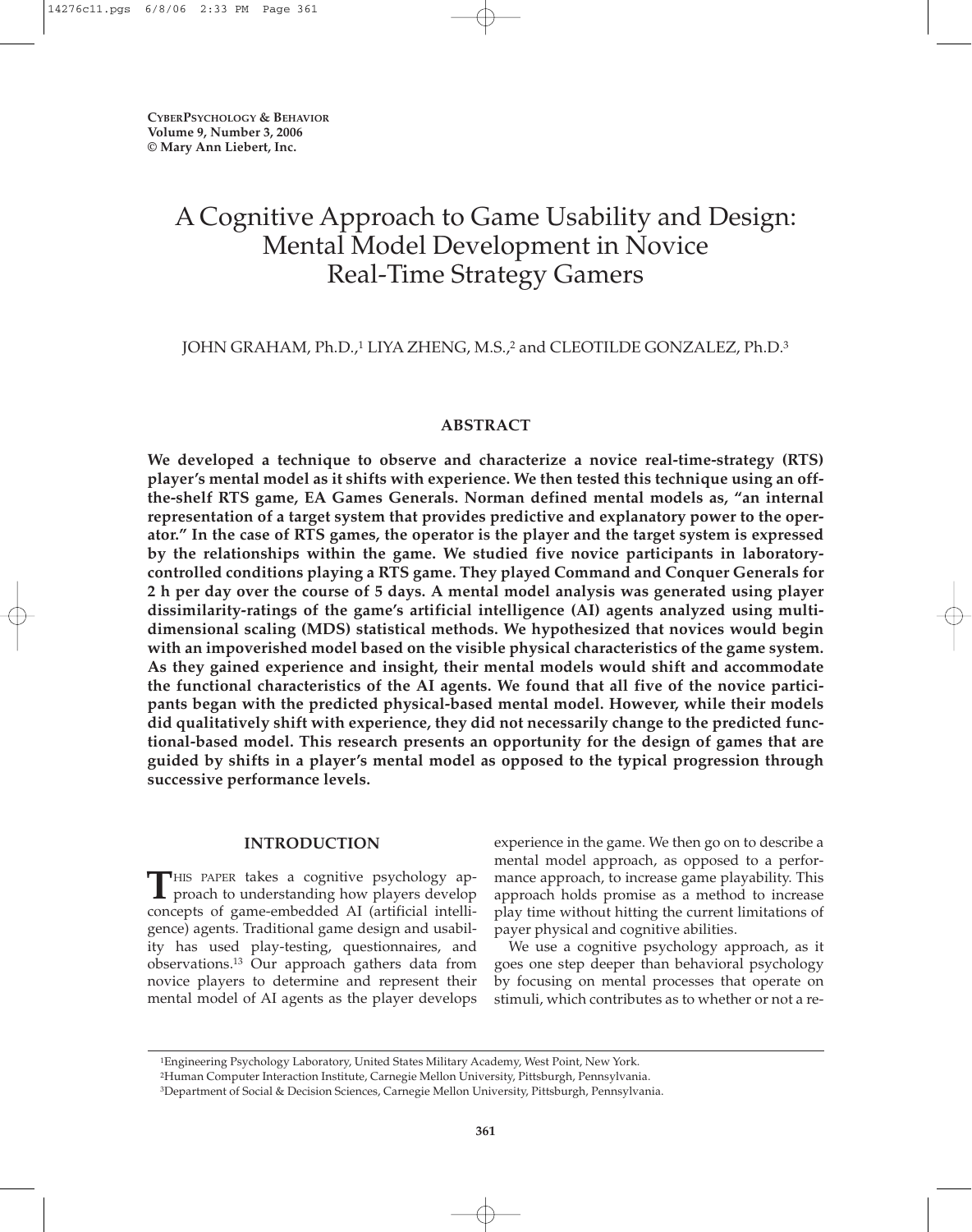sponse is made, when, and what it is.4 Specific to cognitive psychology, we use a construct called "mental models." For the purposes of this paper, we will use a simplified definition of mental model: the cognitive layout that a person uses to organize information in his or her memory.10

In the case of real-time-strategy (RTS) games, the operator is the player and the target system is expressed by the relationships within the game. The relationships we specifically studied considered the various AI agents operating with and against the player. These agents, in Command & Conquer Generals, are used to control the detailed behavior of individual friendly, enemy, and civilian screen units operating at the tactical level. Laird and van Lent<sup>9</sup> consider these game-embedded AI agents as the seedlings in the pursuit of Human-Level AI. In support of this view, the Command & Conquer Generals agents have visual qualities that give them strong relations to friendly, enemy, and civilian agents in the real-world.

We are interested in how players perceive and process these AI widgets as they operate within the game. Our assumption is that the player starts with an impoverished model of the game AI agents. This impoverished model is based on the available information in the game and the player's previous knowledge of the world.<sup>1</sup> A novice player's experiences will affect and alter the initial mental model.11 The two processes at work on a novice player can also be considered assimilation and accommodation.14 While the player could continue to assimilate additional details about the physical characteristics of the game, this development would not lead to success in the game. A useful mental model will have, embedded within it, the context for which it is operational.3 In the case of a RTS game, the context and experiences lead a successful player to accommodate a mental model of artificial agents that is functionally based. Players

who do not accommodate a new mental model of the game are not able to develop and implement goals that lead to success.5

## **METHODS**

#### *Participants*

Five participants were drawn from the general student population of Carnegie Mellon University and the University of Pittsburgh. The two females and three males reported that this was their first RTS game experience. All of them were subjectively judged proficient in computer operation based on the first day's training scenario. Participants were given 1 h of training to familiarize themselves with the operation of the mouse controller with respect to the game operation. On days 2–5, they engaged in repetitive 12-min scenarios, followed by a 3-min questionnaire. Data was also collected before each hourly break using a questionnaire. Lastly, performance data (win/loss) was collected following each scenario.

#### *Training*

All five participants engaged in a controlled training scenario using Command & Conquer Generals on day 1. The researcher-designed 40-min scenario required them to progressively apply all of the AI agents under their control as well as develop a mapping between the game and the mouse controller. They were not taught, nor did they employ, shortcut keys. This was done to reduce the potential of a large skill difference between participants.

## *Scenario*

To exert some control over the player's range of experiences and to conduct real-time data collec-



**FIG. 1.** Tactical-level artificial Intelligence agents operating in Command & Conquer Generals real-time-strategy game. (**A**) Ranger. (**B**) Missileman. (**C**) Sniper. (**D**) Attack helicopter. (**E**) Hummer. (**F**) Artillery. (**G**) Tank.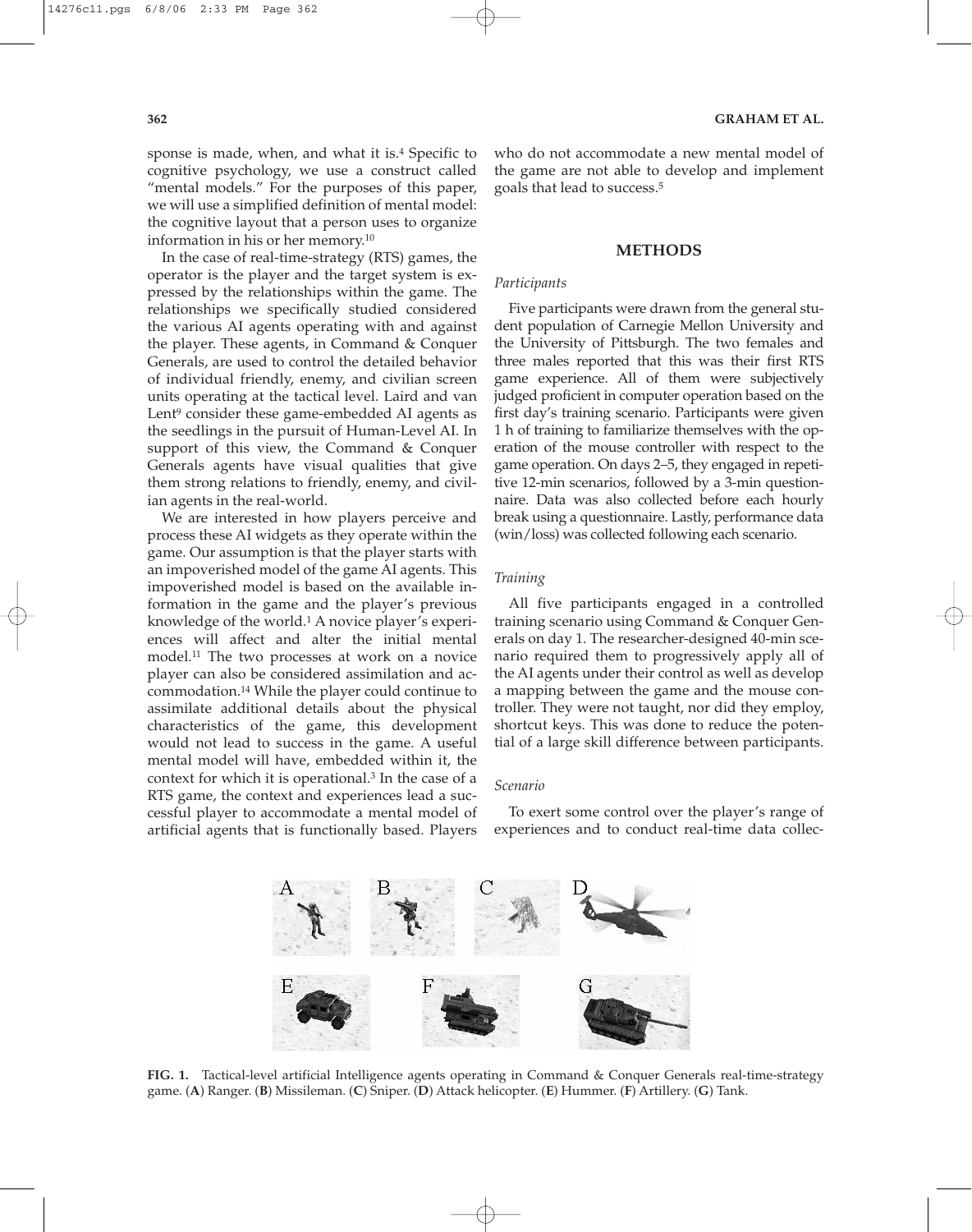#### **COGNITIVE APPROACH TO GAME USABILITY AND DESIGN 363**

tion, participants were required to repetitively play a limited scenario developed and written by the research team. The particular scenario was designed to reflect an actual training mission used by the U.S. Army to prepare and train future leaders. The scenario had a written description and was designed to take approximately 12 min to complete. The scenario pitted a 135-element friendly force against a computer-generated enemy seeking to capture an airfield. The enemy force was standardized and repetitively organized into four waves, but randomized in the timing of direction of movement of each wave. Success was defined as defense of friendly airfield assets, attrition of the enemy force, and preservation of the friendly force.

Each day the participants were paid to play the game for 2 h, with a 1-h break. At the start of each hour-long session, the participants re-read the scenario objectives and then began play. At the completion of each hour, the participants completed the dissimilarity questionnaire (Fig. 2). This continued for 4 days, a total of 8 h.

#### *Multi-dimensional scaling*

This research method employs Multidimensional Scaling (MDS) methods to represent the perceived relations between game AI entities. MDS methods allow us as researchers to ask unobtrusive questions ("how similar is agent A to agent B") and to derive from those questions underlying dimensions, while reducing the problem of experimental demand characteristics.12 This technique is not new to interface design, but it is unique as an application to game analysis and design.10 In our research, MDS is used to produce a geometrically spatial representation of the game stimuli and the relationships between them. The measurement data is the psychological proximity between game stimuli.7 For our research, graphical depictions consist of the game AI agents arrayed in two-dimensional space, with distance and location used to describe the relations between them.

By using Likert-scaled dissimilarity comparisons, we derive a set of relational distances of a player's perceptions of AI agents. The specific Command & Conquer Generals Artificial Intelligence Agents used as stimuli were the ranger, missileman, sniper, tank, hummer, artillery, and attack helicopter (Fig. 1). Visualizations of seven agents were paired against one another and presented to participants to produce 21 dissimilarity ratings.

Figure 3 is the first step of our application of MDS, which is to produce scatter plots of the participants' judgments of the agents in a twodimensional plane. The representation shows one participant's psychological distances between pairs of agents. Agents that were rated as similar are closer to one another, and the location along the *x*- or *y*-axis indicate the dimensionality of the participant's evaluation criteria. MDS techniques can now work backwards to determine the stimuli dimensions that were used to make the participant's judgments.

For instance, Figure 4 is a MDS representation of one participant's responses after the training session. Analyzing the results, we can observe that the Sniper, Missile, and Ranger stimuli were rated as similar by the participant, while the Sniper and Comanche were rated as dissimilar. Analyzing the dimensions of the graph against our knowledge of the game, we can further ascertain the dimensions



**FIG. 2.** Example response from dissimilarity questionnaire. Participants were asked to rate the stimuli on the presented scale. Stimuli, in this case, are the Ranger and Crusader Tank Artificial Intelligence Agents.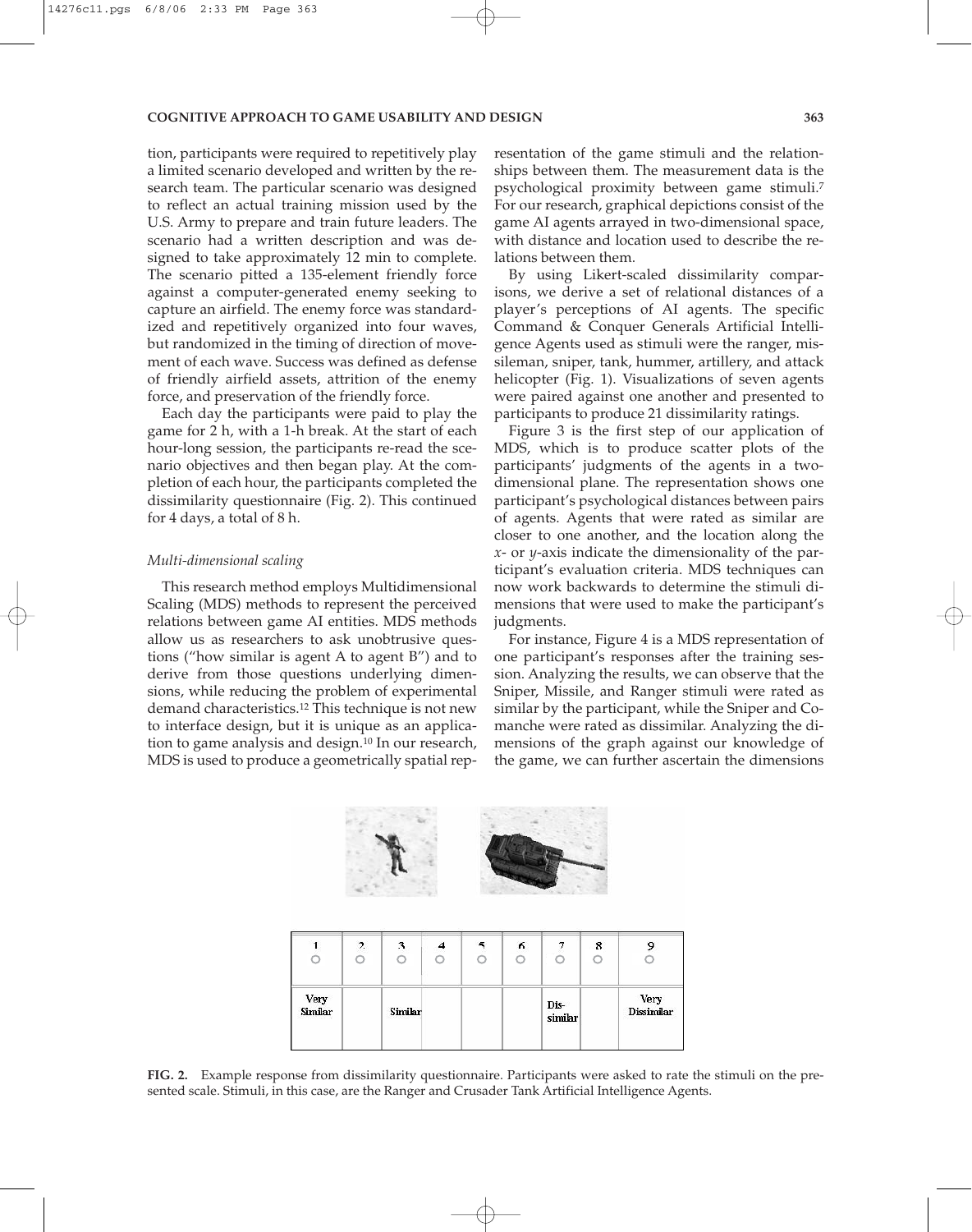

**FIG. 3.** Multidimensional scaling representation of a single participant's responses to the dissimilarity questionnaire. Items with greater proximity have a stronger relationship in the mental models of the participants.

used by the participant. In Figure 4, the participant appears to have developed readily identifiable dimensions *x*-axis mode of locomotion (walk vs. vehicle/aircraft) and *y*-axis movement medium (ground vs. fly).

## **RESULTS**

The first evaluation of participants' mental models was conducted on data collected immediately following the first day's training session. The initial mental models of all five of the participants were evaluated as organized based on the physical dimensions of the system (Table 1). One (1/5) participant's initial mental model was evaluated as strong

physical, two (2/5) participants' initial mental models were evaluated as physical, and two (2/5) participants' initial mental models were evaluated as weak physical. These results support our hypothesis that novice players have an impoverished mental model based on the available surface features of the AI agents.

The second evaluation of participants' mental models was conducted at the completion of the fifth day of trials. One participant's (1/5) final mental model was evaluated as physical, one participant's (1/5) final mental model was evaluated as weak physical, one participant's (1/5) final mental model was evaluated as functional, and two participants' (2/5) final mental models were evaluated as other/unknown. While only one player's mental



**FIG. 4.** Example of participant's initial mental model assessed as physical. Circles represent the dimensions assigned to relationships identified by the rater.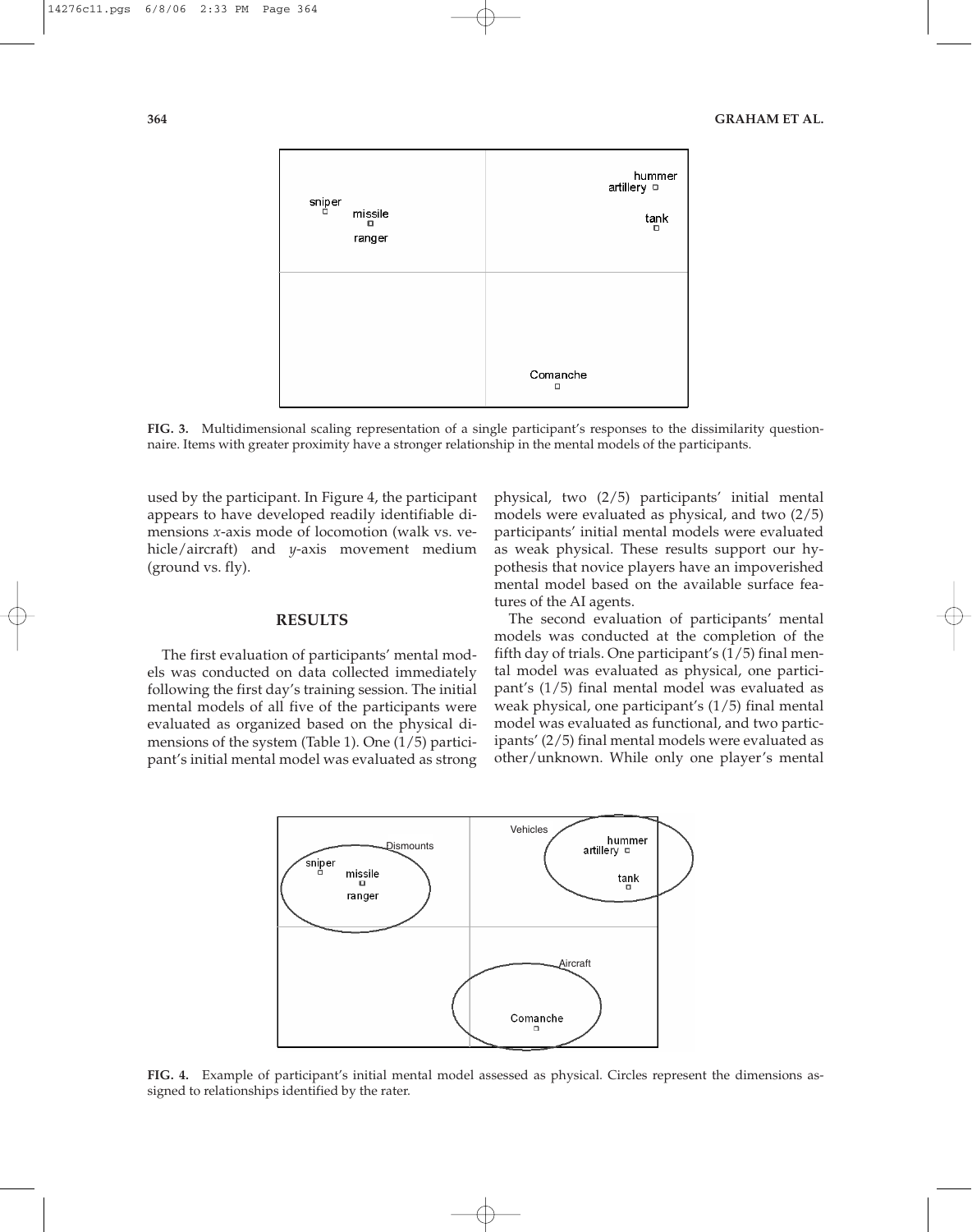#### **COGNITIVE APPROACH TO GAME USABILITY AND DESIGN 365**

| Participant      | <i>Initial</i>  | Final         |
|------------------|-----------------|---------------|
|                  |                 |               |
| Gen <sub>1</sub> | Strong physical | Physical      |
| Gen2             | Weak physical   | Other/unknown |
| Gen <sub>3</sub> | Physical        | Other/unknown |
| Gen4             | Physical        | Functional    |
| Gen <sub>5</sub> | Weak physical   | Weak physical |

| TABLE 1. EXPERT'S SUBJECTIVE RATINGS OF |
|-----------------------------------------|
| PARTICIPANTS' INITIAL AND FINAL MDS     |
| DISSIMILARITY GRAPHS                    |

The expert rated each participant's MDS graphs based on its apparent physical or functional dimensions.

model clearly accommodated the functional relationships of the AI agents (Figure 5), a total of three of the players did shift away from their initial physical-based model. It may be that, with additional time, all would have shifted closer to the hypothesized functional-based model.

# **DISCUSSION**

As hypothesized, all of the participants' initial mental models reflect surface feature organization. Each participants' model was evaluated as either strong physical, physical, or weak physical. This supports the view that a player's first experience is based on the available mental model of the AI agents' visual features. The functional features of the AI agents suffer from opaqueness: the relationships between the components of the system are not immediately available or represented.2 It is only with experience that the players' mental models accommodated the functional relationships of the AI agents.

One potential application of these pilot findings is to reduce the requirement for task analysis15,16 or extensive questionnaires.13 Human–computer interaction has used task analysis to produce optimized interactions, but it requires expertise and resources that may not be available to game designers. However, the simple dissimilarity questionnaire, and MDS analysis demonstrated in this paper create tremendous insight to design at a fraction of the resources of a task analysis.

Furthermore, mental model monitoring offers a new opportunity for designing game progression. Traditional game progression is based on a set of levels of difficulty for all players. This progression fails when a player simply hits their physical (motor) or cognitive limitations. As a result, games can alienate a large portion of the population. Since we have shown that mental model shifts can be qualitatively assessed, game progression can be engineered by requirements to accommodate new information into the mental model. Game satisfaction and playability may therefore be based on successive "ah ha!" moments. These "aaha!" moments could consist of qualitative shifts (accommodation) in the player's mental model driven by shifts in the AI agents' functional relationships. This may provide interesting new challenges to players without frustrating them with the limits of their physical or cognitive abilities.



**FIG. 5.** Participant mental model assessed as functional. Mental model representation of participant (Gen 4) upon completion of day five trials. Circles represent the dimensions assigned to relationships identified by the rater.